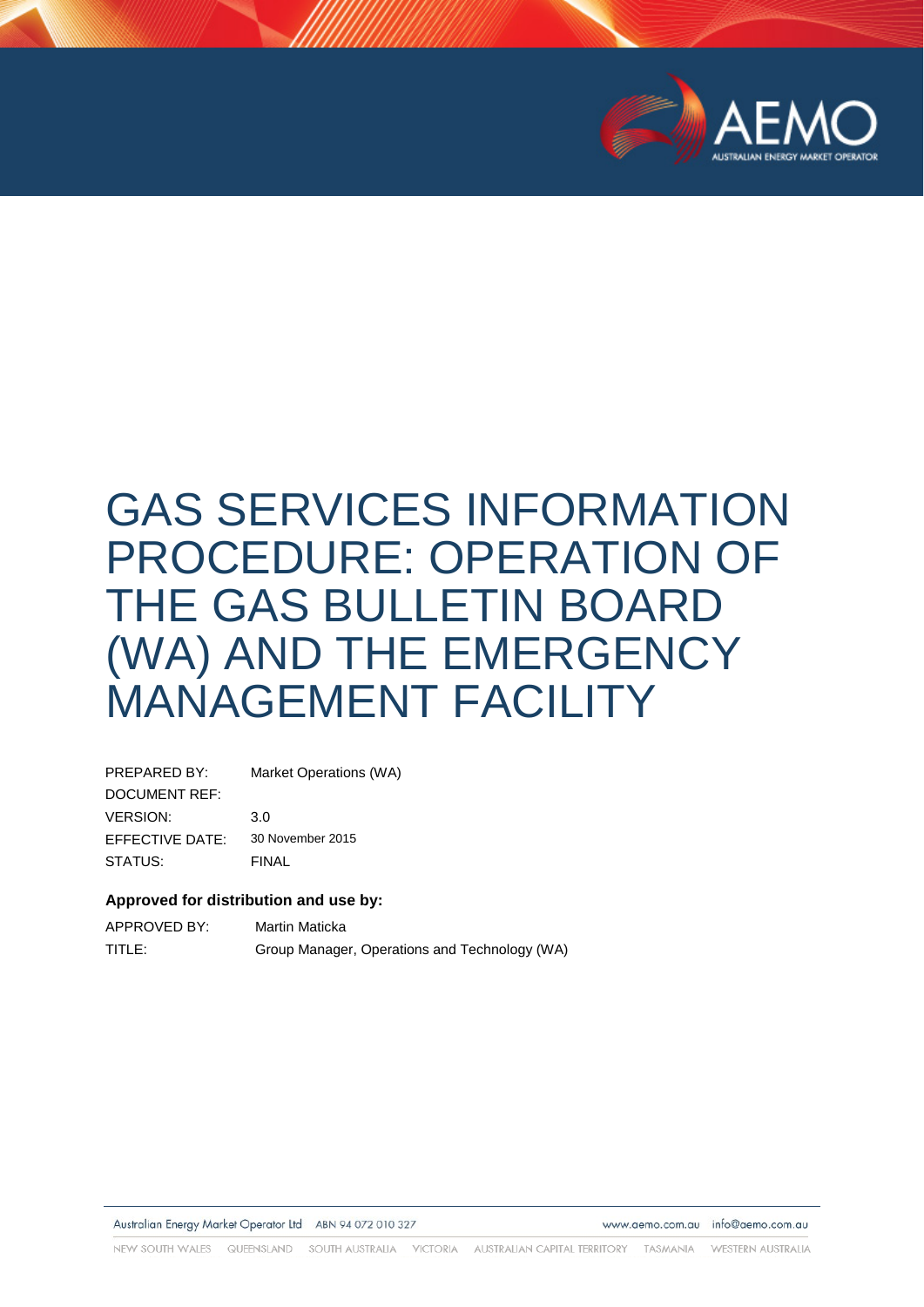

# **VERSION RELEASE HISTORY**

| <b>Version</b> | <b>Effective Date</b>            | <b>Summary of Changes</b>                                             |
|----------------|----------------------------------|-----------------------------------------------------------------------|
| 1.0            | <b>GSI Rules</b><br>Commencement | GSI Procedure: Operation of the GBB (WA) and the EMF                  |
| 2.0            | 1 January 2015                   | Amendments to GSI Procedure resulting from GPC 2014 01                |
| 3.0            | 30 November 2015                 | Changes resulting from the transfer of functions from the IMO to AEMO |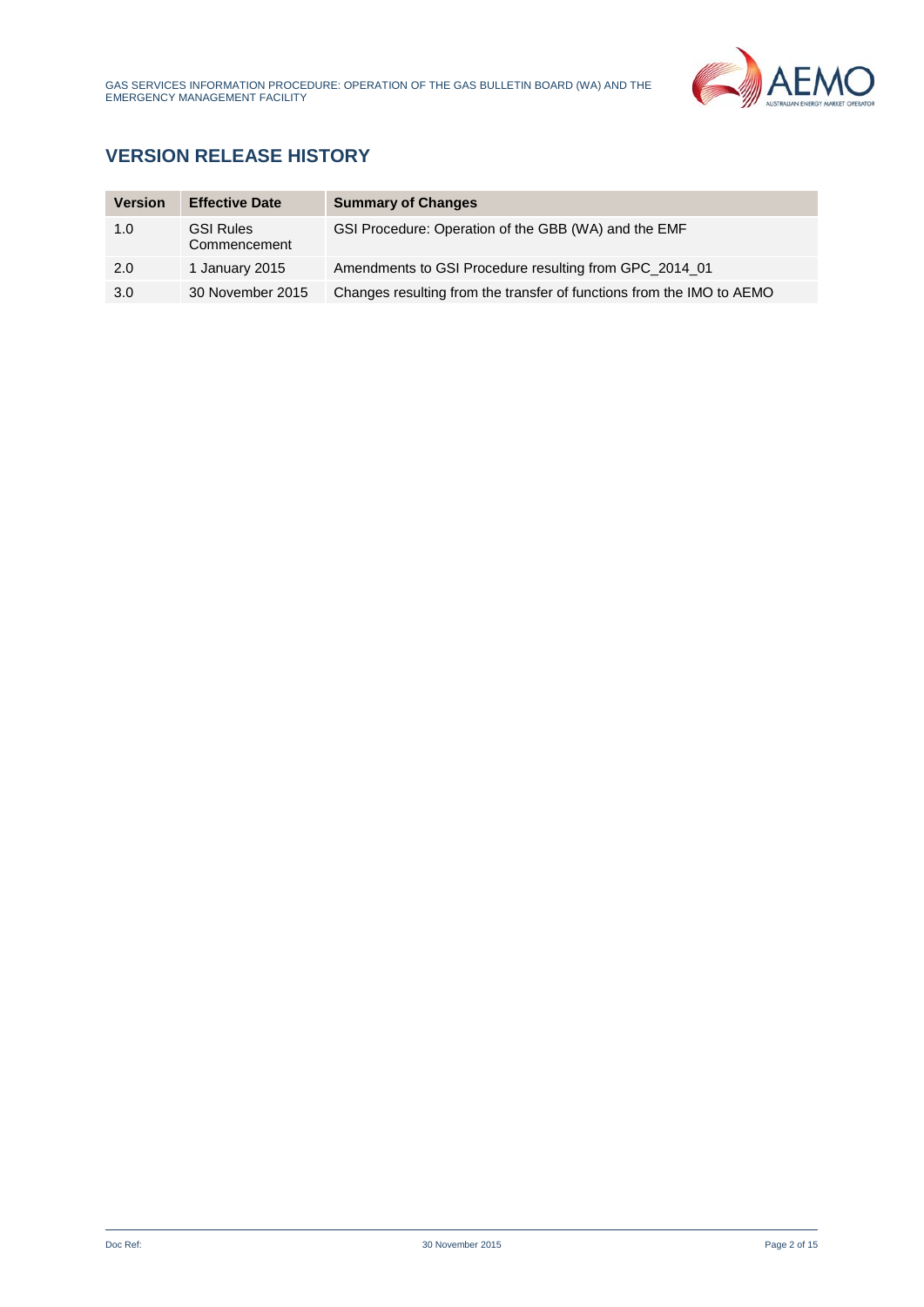

# **CONTENTS**

| CHAPTER 1. PROCEDURE OVERVIEW                                    | 4  |
|------------------------------------------------------------------|----|
| CHAPTER 2. DATA PROVISION TO THE GAS BULLETIN BOARD (WA)         | 5  |
| CHAPTER 3. EXEMPTION FROM THE PROVISION OF CERTAIN GBB (WA) DATA | 10 |
| CHAPTER 4. DATA PUBLISHED ON THE GAS BULLETIN BOARD (WA)         | 10 |
| CHAPTER 5. DATA ARCHIVING ON THE GAS BULLETIN BOARD (WA)         | 13 |
| CHAPTER 6. EMERGENCY MANAGEMENT FACILITY OPERATION               | 13 |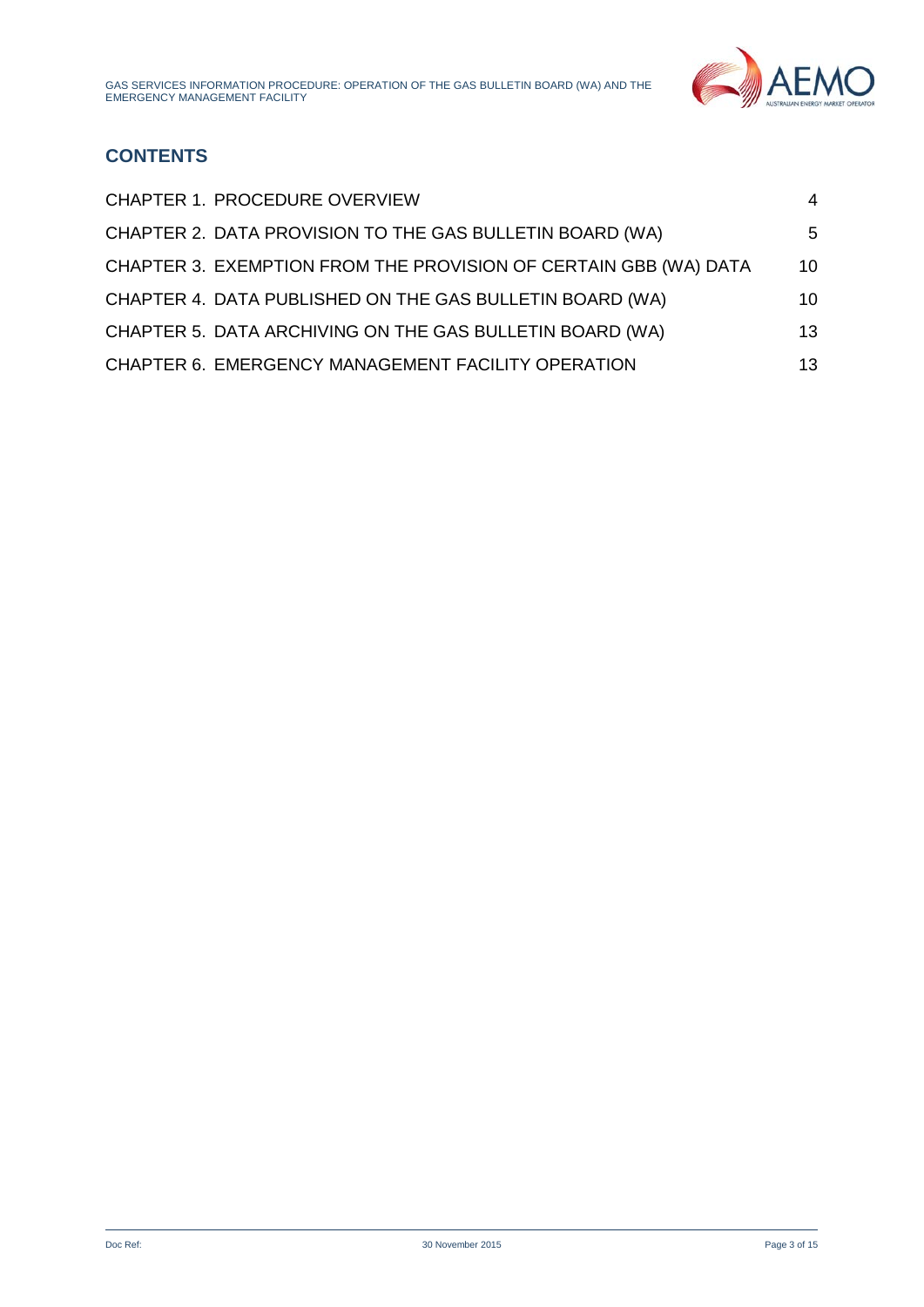

## <span id="page-3-0"></span>**CHAPTER 1. PROCEDURE OVERVIEW**

## **1.1. Relationship with the Gas Services Information Rules**

- 1.1.1. This Gas Services Information (GSI) Procedure for Operation of the Gas Bulletin Board (WA) and the Emergency Management Facility (Procedure) should be read in conjunction with Parts 3, 4 and 5 of the Gas Services Information Rules (GSI Rules).
- 1.1.2. Reference to particular GSI Rules or subrules within the Procedure in bold and square brackets **[rule XX]** or **[subrule XX(X)]** are current as of 1 January 2015. These references are included for convenience only and are not part of this Procedure.

## **1.2. Purpose of this Procedure**

- 1.2.1. This Procedure outlines the process of:
	- (a) submitting Standing Data and Contact Information;
	- (b) submitting periodic Gas Bulletin Board (WA) (GBB (WA)) data;
	- (c) submitting data for the Emergency Management Facility (EMF);
	- (d) publishing information on the GBB (WA) and the EMF;
	- (e) activation and deactivation of the EMF; and
	- (f) archiving of information published on the GBB (WA) and EMF.

#### **1.3. Associated Documents**

- 1.3.1. Documents such as the following guides are associated with this Procedure<sup>1</sup>:
	- (a) GBB (WA) User Guide;
	- (b) GBB (WA) Participant Submission Interface Document; and
	- (c) EMF User Guide.

#### **1.4. Application of this Procedure**

1.4.1. This Procedure applies to AEMO and Registered Participants. In respect of the EMF, this Procedure also applies to the Coordinator of Energy (WA) and Gas Market Participants.

## **1.5. Terminology and Definitions**

1.5.1. A word or phrase defined in the GSI Act, the GSI Regulations and the GSI Rules has the same meaning when used in this Procedure. In addition the following defined terms have the meaning given.

| Term                     | <b>Definition</b>                                                                                                                                                                                                                                                                                             |
|--------------------------|---------------------------------------------------------------------------------------------------------------------------------------------------------------------------------------------------------------------------------------------------------------------------------------------------------------|
| <b>Authorised Person</b> | A person representing a Registered Participant who is authorised by that Participant to<br>supply information to AEMO. The Authorised Person may be a primary or alternate<br>contact person or an administrative user registered with AEMO or a person nominated by<br>the company (including a data agent). |

<span id="page-3-1"></span> <sup>1</sup> These documents are available on the GSI Website[: http://wa.aemo.com.au.](http://wa.aemo.com.au/)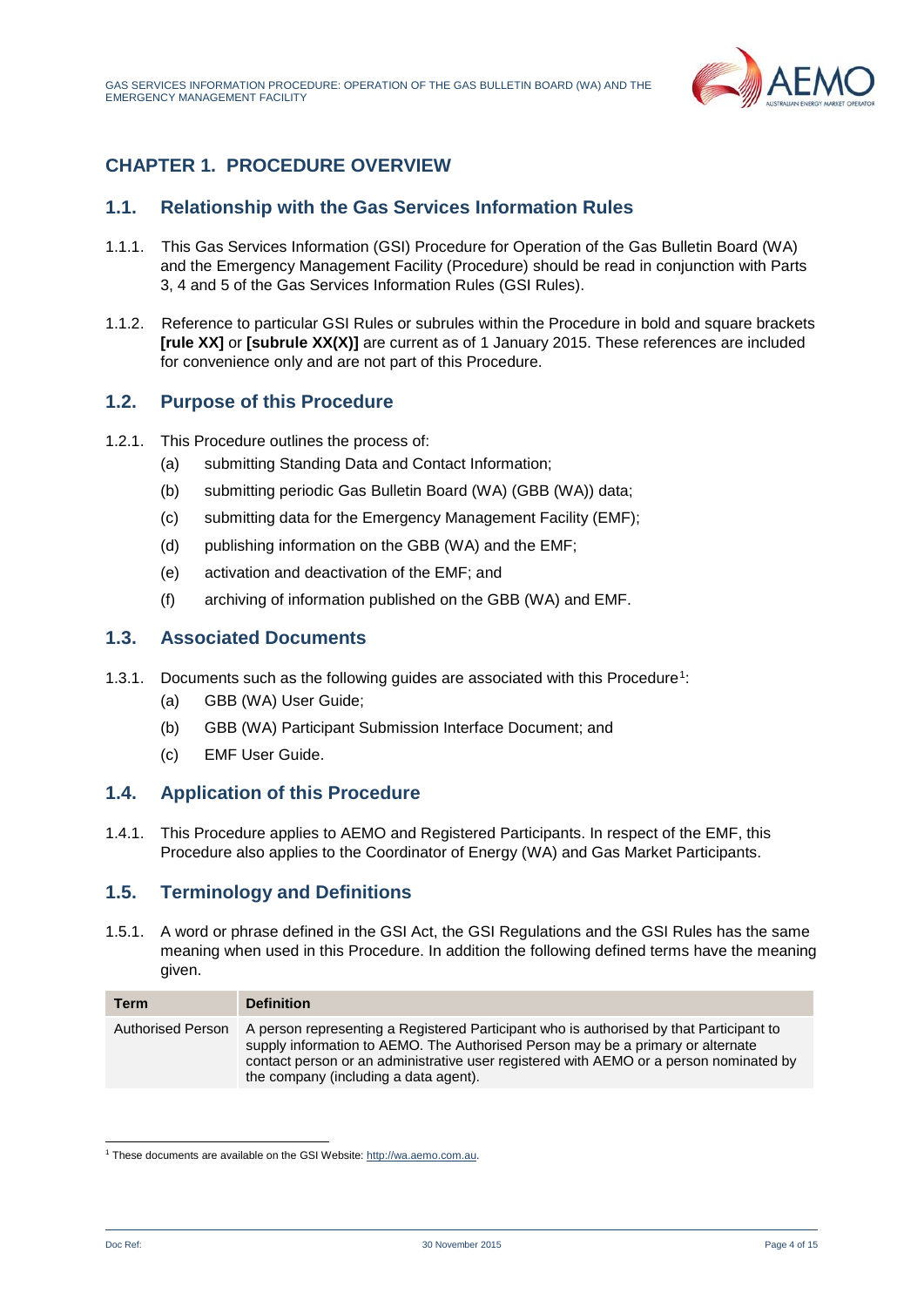

| <b>Term</b> | <b>Definition</b>                                                                                                                                                                                                      |
|-------------|------------------------------------------------------------------------------------------------------------------------------------------------------------------------------------------------------------------------|
| Timeframe   | The window periods for submission, update and publication of different types of data as<br>defined in this Procedure (under step 2.4.12 for data submission and updates; and under<br>step 4.3.5 for data publication) |

## <span id="page-4-0"></span>**CHAPTER 2. DATA PROVISION TO THE GAS BULLETIN BOARD (WA)**

## **2.1. Summary**

2.1.1. The following table summarises how Gas Market Participants must submit and update data and information for publication on the GBB (WA):

| <b>Data or Information</b>                                           | <b>Method of update</b>   | <b>Procedure steps</b> |
|----------------------------------------------------------------------|---------------------------|------------------------|
| <b>Contact Information</b>                                           |                           |                        |
| <b>Contact Persons</b>                                               | Submit to AEMO's GBB (WA) | 2.3                    |
| All other information                                                | To AEMO by email or post  | 2.3                    |
| <b>Standing Data</b>                                                 |                           |                        |
| Nameplate Capacity Data                                              | Submit to AEMO's GBB (WA) | 2.2                    |
| <b>Facility Data</b>                                                 | To AEMO by email or post  | 2.2                    |
| Information provided under subrule 61(1)                             | To AEMO by email or post  | 2.2                    |
| <b>EMF</b> Information                                               | Submit to AEMO's GBB (WA) | 6.3                    |
| Periodic GBB (WA) Data                                               |                           |                        |
| Medium Term Capacity Outlook (excluding<br>transitional arrangement) | Submit to AEMO's GBB (WA) | 2.4.12                 |
| Medium Term Capacity Outlook (transitional<br>arrangement)           | To AEMO by email or post  | 2.4.3                  |
| <b>Capacity Outlook</b>                                              | Submit to AEMO's GBB (WA) | 2.4.12                 |
| Linepack Capacity Adequacy (LCA) Flag                                | Submit to AEMO's GBB (WA) | 2.4.12                 |
| Nominated and Forecast Flow Data                                     | Submit to AEMO's GBB (WA) | 2.4.12                 |
| Daily Actual Flow Data                                               | Submit to AEMO's GBB (WA) | 2.4.12                 |
| Daily Actual Consumption Data                                        | Submit to AEMO's GBB (WA) | 2.4.12                 |
| <b>Gas Specification Data</b>                                        | Submit to AEMO's GBB (WA) | 2.4.12                 |
| PIA Summary Information                                              | To AEMO by email or post  | 2.4.4                  |
| <b>Aggregated Shipper Delivery Quantities</b>                        | Submit to AEMO's GBB (WA) | 2.4.12                 |
| Data provision when EMF is active                                    |                           |                        |
| Data as requested when EMF activated                                 | To AEMO by email          | 6.4                    |

2.1.2. The email address and the postal address to which relevant data must be sent are the addresses published on the GSI Website.

## **2.2. Standing Data**

- 2.2.1. A Registered Facility Operator must provide Standing Data as a part of the Registration Application when registering a Facility. Standing Data includes:
	- (a) Facility Data;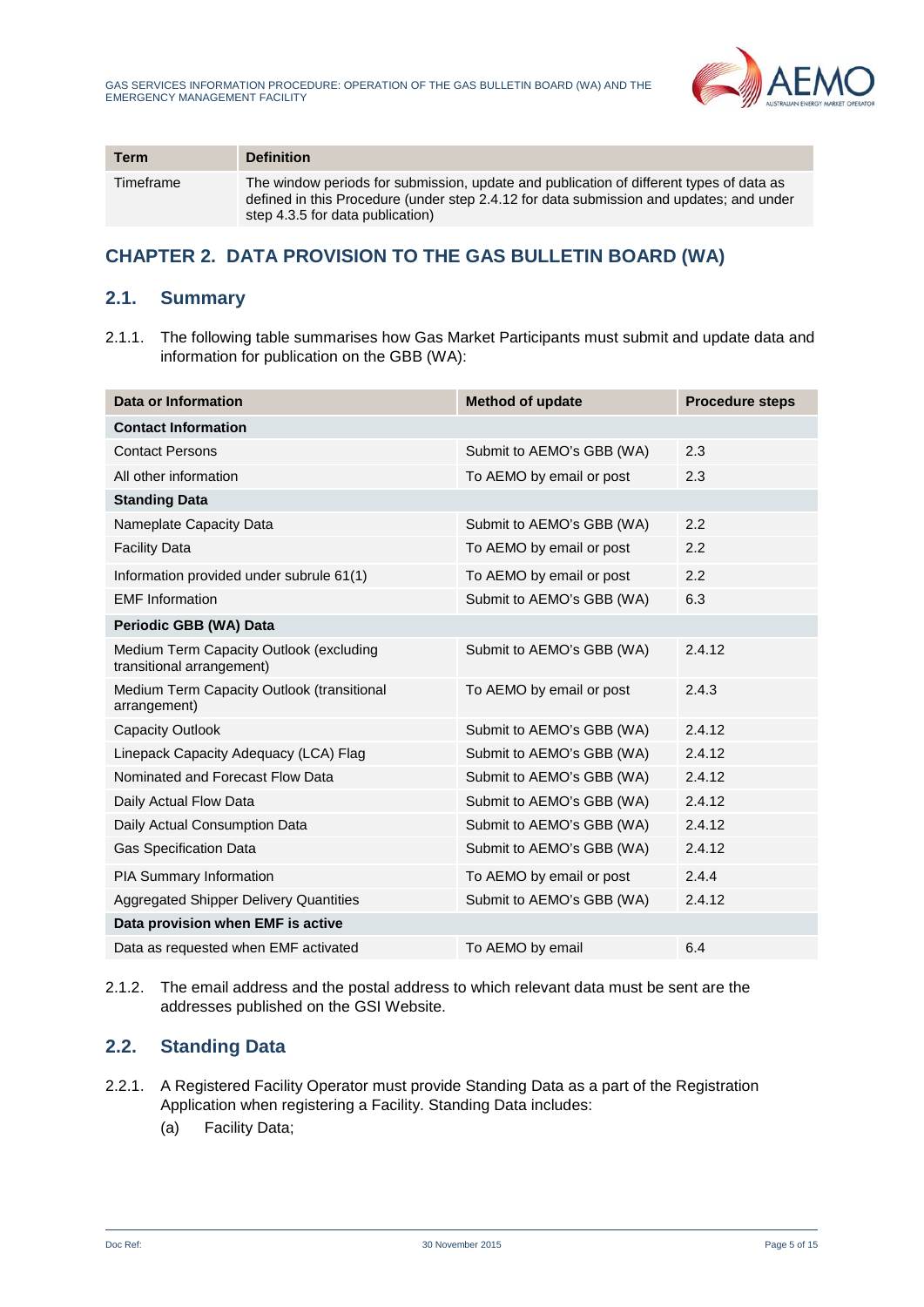

- (b) Nameplate Capacity Data;
- (c) the Delivery Points in relation to which Gas Specification Data is provided by PIA Pipelines; and
- (d) EMF Information (refer to Section 6 below).
- 2.2.2. A Registered Facility Operator must maintain its Standing Data and ensure it is current at all times.
- 2.2.3. As soon as a Registered Facility Operator becomes aware of any change to the Facility Data or Delivery Points in relation to which Gas Specification Data is provided in respect of any of its GBB (WA) Facilities, it must submit the change to AEMO by email or post. The Registered Facility Operator must include in its notification the Gas Day when the change becomes effective.
- 2.2.4. Where AEMO receives a notification from an Authorised Person of changes to Facility Data or a Delivery Point in relation to which Gas Specification Information is provided, AEMO must update the requisite information on the GBB (WA) as soon as practicable and ensure that the change is activated on the Gas Day it takes effect.
- 2.2.5. Where AEMO decides to make changes to Delivery Points or Receipt Points for which a Registered Facility Operator must provide data, AEMO must notify that operator via email or post, of the changed Delivery Point or Receipt Point information before the Gas Day on which those changes take effect.
- 2.2.6. A Registered Facility Operator must update the Nameplate Capacity Data for each GBB (WA) Facility that it operates between 1 January and 31 March annually.
- 2.2.7. Where a Registered Facility Operator becomes aware at any time of a change to the Nameplate Capacity Data in respect of any GBB (WA) Facility that it operates, it must update the applicable Nameplate Capacity Data where the change is:
	- (a) more than 10% of the current Nameplate Capacity Data; and
	- (b) likely to impact on the Facility or Gate Station (as applicable) for more than one year.
- 2.2.8. A Registered Facility Operator must update the Nameplate Capacity Data for each GBB (WA) Facility that it operates by submitting changes directly to AEMO's GBB (WA).
- 2.2.9. AEMO must, as soon as practicable, on receipt of an update to the Nameplate Capacity Data of a Facility, publish the updated Nameplate Capacity Data on the GBB (WA).

## **2.3. Participant Information**

- 2.3.1. A Registered Participant must maintain its Contact Information **[subrule 53(1)]** and other information provided for the purposes of registration and ensure it is current at all times.
- 2.3.2. A Registered Participant must update the Contact Information for its primary contact person **[subrule 53(3)(e]** or any alternate contact persons **[subrule 53(3)(f)]**, by submitting the changes to the GBB (WA).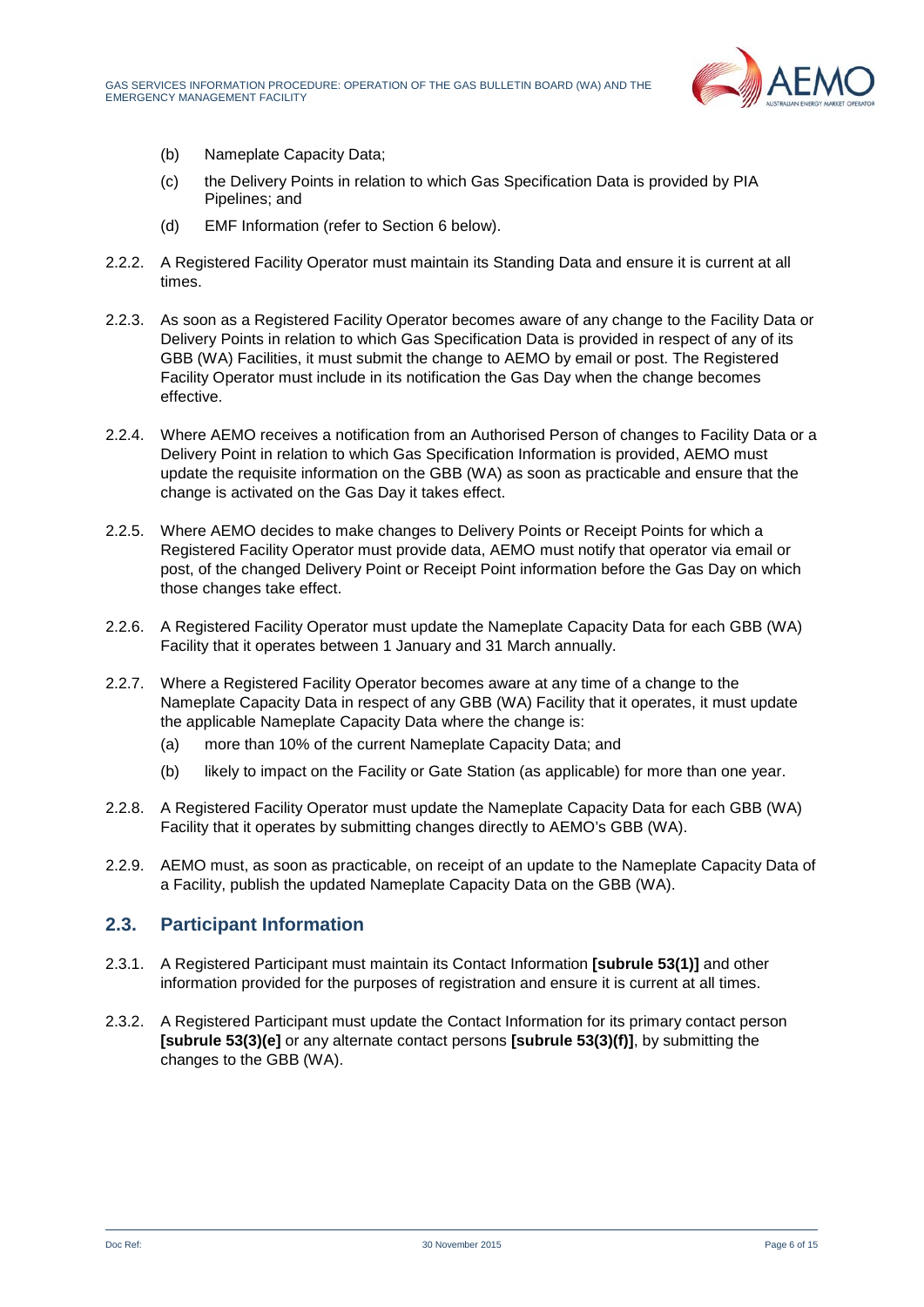

- 2.3.3. Where a Registered Participant is required to update any other Contact Information or other information provided for the purposes of registration (e.g. company Contact Information, billing contact information or administrative user information), it must submit those changes to AEMO by email or post.
- 2.3.4. AEMO must, as soon as practicable, on receipt of an update to company Contact Information from an Authorised Person, publish the updated Contact Information on the GBB (WA).

## <span id="page-6-0"></span>**2.4. Periodic GBB (WA) data provision**

- 2.4.1. A Registered Facility Operator must submit data in respect of its Registered Facilities in accordance with the GSI Rules and this Procedure.
- 2.4.2. A Registered Facility Operator must submit and update data, other than a maintenance report submitted under Division 5 in Schedule 3 or PIA Summary Information, by submitting it directly to the GBB (WA).
- 2.4.3. A Registered Facility Operator that has elected to submit a maintenance report under Division 5 in Schedule 3 must submit this report and provide any updates by email or post to AEMO.
- 2.4.4. A PIA Production Facility Operator must submit new or revised PIA Summary Information to AEMO by email or post. **[rule 74]**
- 2.4.5. A Registered Facility Operator must submit and update data within the Timeframe specified for that data type in step [2.4.12.](#page-7-0)
- 2.4.6. A Registered Facility Operator must submit and update data other than maintenance reports or PIA Summary Information in the form of Comma Separated Values (CSV) files as specified by AEMO in the GBB (WA) User Guide and GBB (WA) Participant Submission Interface Document.
- 2.4.7. If a Registered Facility Operator becomes aware of a change to the most recently provided data for any Gas Day that has not ended yet, it must update the data within the Timeframe specified in step [2.4.12](#page-7-0) for updating that data type.
- 2.4.8. Where a Registered Facility Operator is unable to submit the data in the specified manner and form, AEMO may, at its discretion, accept the data in a different form (such as a word document) and in a different manner (such as via email or post) for that instance. The Registered Facility Operator must request AEMO for permission to submit data in a different manner and form for that instance, before the specified Timeframe expires.
- 2.4.9. A Registered Facility Operator that is unable to submit or update data in the Timeframe must endeavour to submit or update it, as soon as practicable, before the end of the Gas Day on which that data must be provided.
- 2.4.10. Where, at the time a Registered Facility Operator is required to provide a new or updated Capacity Outlook or LCA Flag in respect of a GBB (WA) Facility, and the data provided for the last Gas Day in the outlook has not changed and can be applied to the following Gas Day, the Registered Facility Operator may, but need not, submit new data.
- 2.4.11. If AEMO has not received an updated Capacity Outlook or LCA Flag, in respect of a GBB (WA) Facility for the next Gas Day, AEMO must deem the data submitted (or deemed) for the latest Gas Day to be the data for the following Gas Day.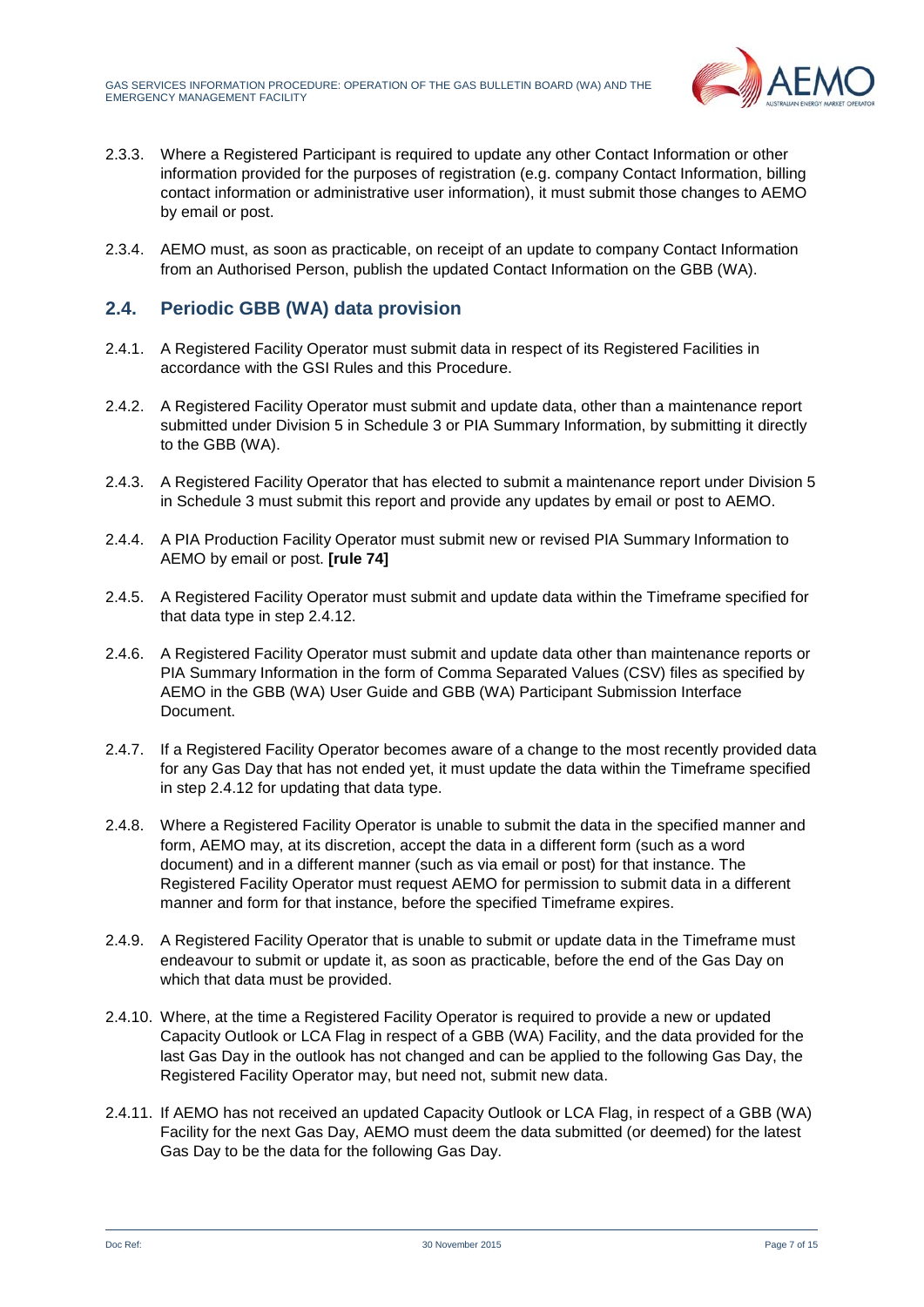

<span id="page-7-0"></span>

|  | 2.4.12. Data submissions must be made in accordance with the following table. |  |  |  |  |
|--|-------------------------------------------------------------------------------|--|--|--|--|
|--|-------------------------------------------------------------------------------|--|--|--|--|

| Data type                                      | <b>Facility type(s)</b>               | <b>Data description</b>                                                                                                                                                                                                                                                                                                                                | <b>Timeframes</b>                                                                                                                                                                                                                                     |
|------------------------------------------------|---------------------------------------|--------------------------------------------------------------------------------------------------------------------------------------------------------------------------------------------------------------------------------------------------------------------------------------------------------------------------------------------------------|-------------------------------------------------------------------------------------------------------------------------------------------------------------------------------------------------------------------------------------------------------|
| Capacity<br>Outlook*                           | Pipeline<br>Storage<br>Production     | The Capacity Outlook of the Facility<br>for Gas Day D+1 to Gas Day D+7<br>inclusive.<br>Pipelines [rule 57]<br>Storage Facilities [rule 65]<br>Production Facilities [rule 72]                                                                                                                                                                         | <b>Submission: Daily on Gas</b><br>Day D between 8:00 AM and<br>6:00 PM.<br><b>Update: Daily between</b><br>8:00 AM and 9:00 AM and<br>between 9:00 AM and 1:00 PM<br>on each Gas Day if there is a<br>change in the most recent<br>Capacity Outlook. |
| Nominated and<br><b>Forecast Flow</b><br>Data* | Pipeline<br>Storage                   | For each Delivery Point and each<br><b>Receipt Point:</b><br>the aggregated nominated gas flow<br>on Gas Day D+1; and<br>the aggregated forecasted gas flow<br>for Gas Day D+2 to D+7 inclusive<br>(if the Facility Operator has been<br>provided with forecast quantities by<br>the Shippers.)<br>Pipelines [rule 59]<br>Storage Facilities [rule 67] | <b>Submission: Daily on Gas</b><br>Day D between 8:00AM and<br>6:00 PM.<br>Update: Daily between 8:00<br>AM and 9:00 AM and between<br>9:00 AM and 1:00 PM on each<br>Gas Day D if there is a change<br>in the most recent data.                      |
| <b>LCA outlook</b>                             | Pipeline<br>Storage                   | The LCA Flag for the Facility for Gas<br>Day D+1 to Gas Day D+3 inclusive.<br>If a Pipeline is located in more than<br>one Zone, a separate LCA Flag must<br>be provided for each Zone.<br>Pipelines [rule 58]<br>Storage Facilities [rule 66]                                                                                                         | <b>Submission: Daily on Gas</b><br>Day D between 8:00 AM and<br>6:00 PM.<br><b>Update:</b> As soon as practicable<br>where there is a change in the<br>current outlook.                                                                               |
| Daily Actual<br><b>Flow Data</b>               | Pipeline<br>Storage<br>Production     | For each Delivery Point and each<br><b>Receipt Point:</b><br>The actual gas flow at that point for<br>Gas Day D.<br>Pipelines [rule 60]<br>Storage Facilities [rule 68]<br>Production Facilities [rule 73]                                                                                                                                             | <b>Submission: Daily on Gas</b><br>Day D+2 between 8:00 AM and<br>2:00 PM.<br><b>Update:</b> Data for GBB (WA)<br>Production Facilities as required<br>but not later than one year after<br>the end of the GSI Invoice<br>Period the Gas Day is in.   |
| Daily Actual<br>Consumption<br>υаτа            | Large User                            | The actual gas consumption by the<br>Facility for Gas Day D. [rule 78]                                                                                                                                                                                                                                                                                 | <b>Submission: Daily on Gas</b><br>Day D+2 between 8:00 AM and<br>2:00 PM.                                                                                                                                                                            |
| Gas<br>Specification<br>Data                   | PIA Pipeline<br><b>PIA Production</b> | Gas Specification Data for Gas Day<br>D.<br>Pipelines: average HHV [rule 61]<br>Production Facilities: gas quantity and<br>average HHV [rules 74 and 75]                                                                                                                                                                                               | <b>Submission: Daily on Gas Day</b><br>D+8 between 8:00 AM and<br>2:00 PM.                                                                                                                                                                            |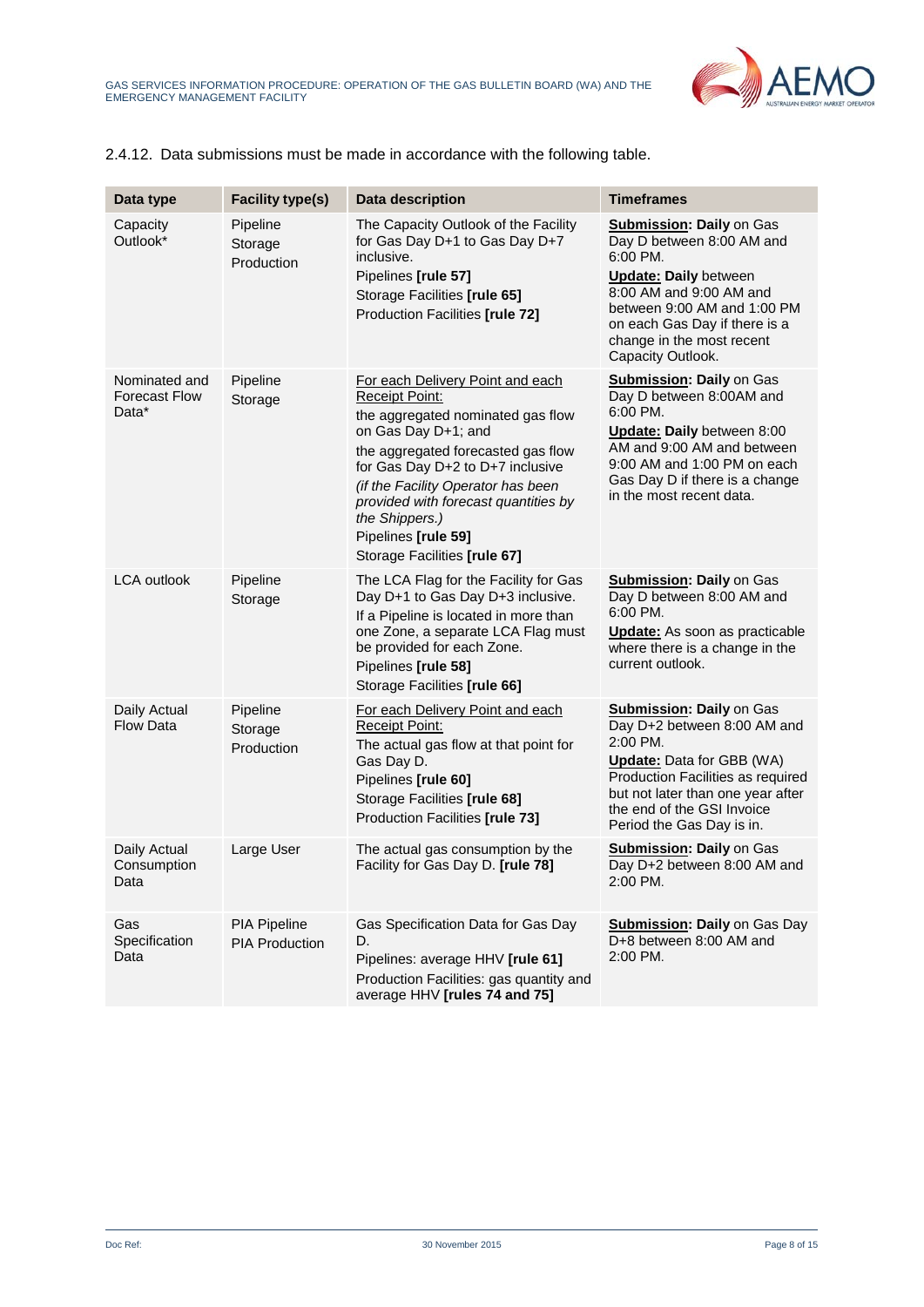

| Data type                                              | <b>Facility type(s)</b>           | Data description                                                                                                                                                                                                                                                                                                                                                    | <b>Timeframes</b>                                                                                                                                                                                                                                                  |
|--------------------------------------------------------|-----------------------------------|---------------------------------------------------------------------------------------------------------------------------------------------------------------------------------------------------------------------------------------------------------------------------------------------------------------------------------------------------------------------|--------------------------------------------------------------------------------------------------------------------------------------------------------------------------------------------------------------------------------------------------------------------|
| Medium Term<br>Capacity<br>Outlook*                    | Pipeline<br>Storage<br>Production | <b>Planned Service Notifications for all</b><br>upcoming work which is expected to<br>impact the capacity of the Facility by a<br>material amount (the greater of 10%<br>of Nameplate Capacity or 10TJ)<br>during the next 12 calendar months<br>(M+1 to M+12 inclusive).<br>Pipelines [rule 56]<br>Storage Facilities [rule 64]<br>Production Facilities [rule 71] | Submission: By 6:00 PM on<br>the last day of the calendar<br>month M.<br><b>Update:</b> As soon as practicable<br>where there is a change in the<br>most recent outlook.<br>No update is required for the<br>Gas Days included in the<br>current Capacity Outlook. |
| Aggregated<br>Shipper<br><b>Delivery</b><br>Quantities | Pipeline                          | The aggregated quarterly deliveries to<br>each Shipper on the pipeline. Report<br>is for the purposes of calculating GSI<br>Fees. [rule 115]                                                                                                                                                                                                                        | <b>Submission: Quarterly</b><br>20 Business Days after the end<br>of the period.<br><b>Update:</b> As required, but no<br>later than one year after the end<br>of the relevant GSI Invoice<br>Period.                                                              |

\* The Capacity Outlook and Nominated and Forecast Flows data will be affected by a two year transitional period **[Schedule 3, Division 1]**, where participants are only obliged to provide outlook data for three days in the future, increasing to a mandatory seven day outlook after the two year transitional period. The Medium Term Capacity Outlook is also subject to a two year transition, during which a maintenance report under Schedule 3, Division 5 may be provided.

## **2.5. Data exchange and user access**

- 2.5.1. After a participant has been registered in accordance with the GSI Rules and relevant GSI Procedure, AEMO must, by the time the registration becomes effective, set up a participant account to access the GBB (WA) and provide the administrative user of the Registered Participant with a username and password to access the account.
- <span id="page-8-0"></span>2.5.2. The administrative user of the Registered Participant may nominate more than one user to have access to submit information to the GBB (WA) on behalf of the participant. The administrative user must request AEMO to provide access to nominated users by email.
- 2.5.3. AEMO must provide each of the nominated users in step [2.5.2](#page-8-0) with an individual username and password for the GBB (WA).
- 2.5.4. AEMO must enable the Authorised Persons of a Registered Participant to submit data to the GBB (WA) for the Facilities it is registered as the operator of, and to update applicable Contact Information using the options outlined in this Procedure and the GBB (WA) User Guide.

## **2.6. Automatic data transfer**

- 2.6.1. A Registered Participant may install an automatic data transfer mechanism and interface to automatically submit data to the GBB (WA). The Registered Participant must refer to the GBB (WA) Participant Submission Interface Document for guidelines on setting up an automatic data transfer.
- 2.6.2. If a Registered Participant meets the data and system security requirements provided by AEMO, AEMO must:
	- (a) provide a test environment for the participant to test its data transfer mechanism and interface; and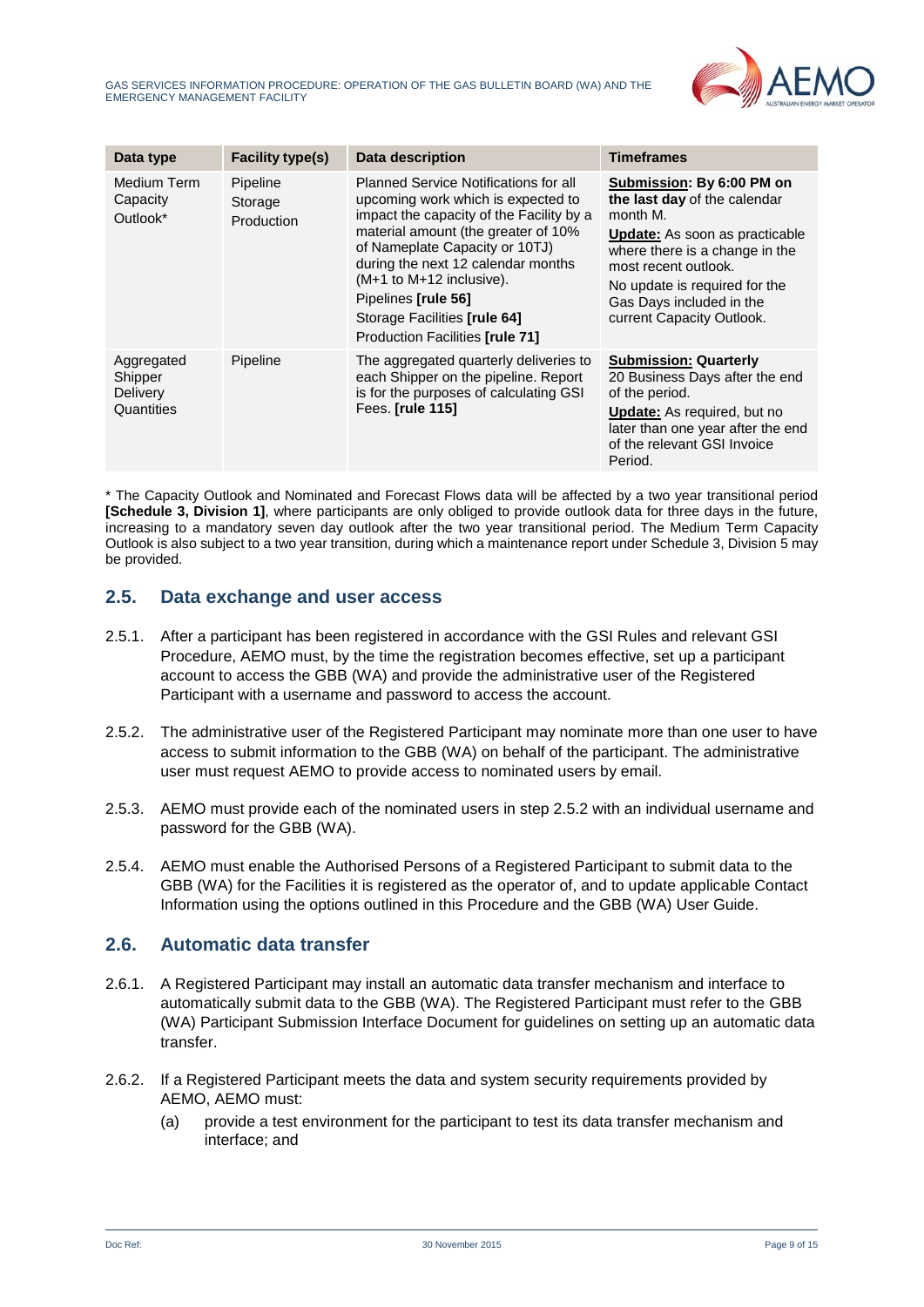

- (b) subject to the satisfactory testing of the data transfer mechanism and interface, provide the participant with the applicable access to submit data directly to the GBB (WA).
- 2.6.3. Where a Registered Participant experiences problems in submitting data through its automatic data transfer system, the participant is required to submit and update data using other mechanisms as described in this Procedure, the GBB (WA) Participant Submission Interface Document and the GBB (WA) User Guide.

## **2.7. Data provision during GBB (WA) system outages**

- 2.7.1. Where AEMO plans or becomes aware of a system failure or outage, it must notify Registered Participants as soon as practicable. Notification may be provided via email, phone or an advisory on either or both of the GSI Website and the GBB (WA).
- <span id="page-9-2"></span>2.7.2. AEMO may notify Registered Participants to submit data in a different form and manner (such as email) than that specified in Section [2.4](#page-6-0) of this Procedure for the duration of the system outage.
- 2.7.3. Where AEMO sends a notification in step [2.7.2,](#page-9-2) Registered Participants must comply with that request.
- 2.7.4. Where AEMO provided notification of a system outage and a Registered Participant is unable to comply with its obligations to provide data due to the outage, the participant must provide data as soon as reasonably practicable after the system outage has ended. **[subrule 20(4)]**

## <span id="page-9-0"></span>**CHAPTER 3. EXEMPTION FROM THE PROVISION OF CERTAIN GBB (WA) DATA**

- 3.1.1. Where a Registered Storage Facility Operator, Registered Production Facility Operator or Registered Large User considers that Nominated and Forecast Flow Data, Daily Actual Flow Data and/or Daily Actual Consumption Data it is required to provide will duplicate data that is, or will be, provided by a Registered Pipeline Operator, then it may apply for an Exemption from the requirement to provide that data type.
- 3.1.2. A Registered Participant may refer to Section 8 of the GSI Procedure: Registration, Deregistration, Exemptions and Transfer for the process for applying for an exemption from providing this data.

## <span id="page-9-1"></span>**CHAPTER 4. DATA PUBLISHED ON THE GAS BULLETIN BOARD (WA)**

## **4.1. Publishing network representation – Zone information [rule 83]**

- 4.1.1. AEMO must publish and maintain the information required in rule 83 on the GBB (WA).
- 4.1.2. AEMO must, as soon as practicable following the receipt of information or updated information from a Registered Participant relating to the information published under rule 83, publish the revised information.

## **4.2. Publication of information on the GBB (WA) – general [rule 84]**

4.2.1. AEMO must publish and maintain the information required in rule 84 on the GBB (WA).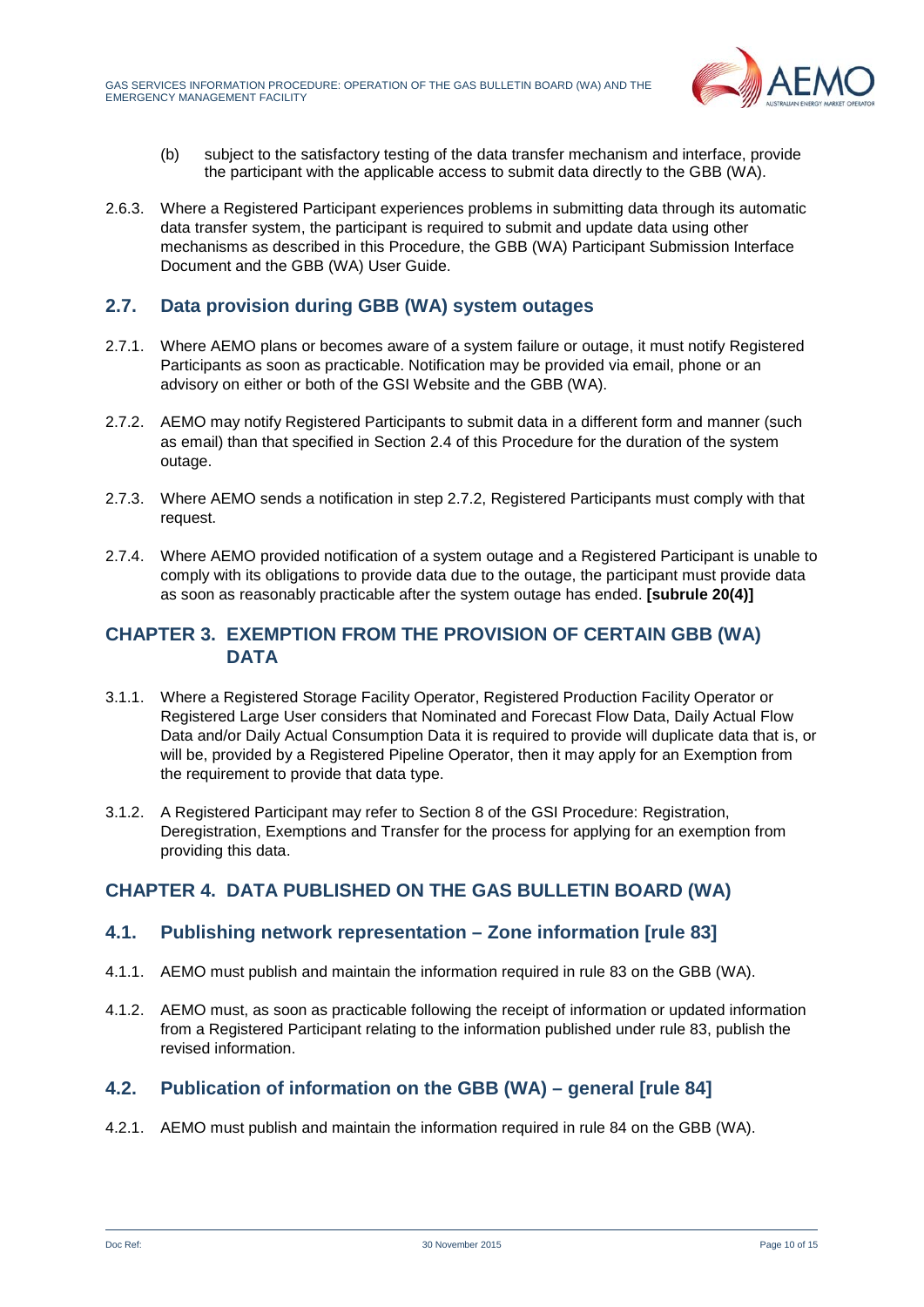

4.2.2. AEMO must, as soon as practicable following the receipt of information or updated information from a Registered Participant relating to the information published under rule 84, publish the revised information.

## **4.3. Publishing reports**

- 4.3.1. To the extent possible, AEMO must publish daily and monthly reports on the GBB (WA) in accordance with the Timeframes provided under step [4.3.5.](#page-10-0)
- 4.3.2. AEMO must use reasonable endeavours to update the applicable report(s) on the GBB (WA) each time an update is submitted by a Registered Participant.
- 4.3.3. Where AEMO publishes a report, it must do so with a date and time stamp identifying which Gas Day the report pertains to and at what time it was generated.
- 4.3.4. AEMO may commence publication of reports for Gas Day D from 6:00 AM on Gas Day D-1.
- <span id="page-10-0"></span>4.3.5. The following table summarises the Timeframes for the publication of reports on the GBB (WA).

| <b>Report name</b>                          | <b>Description</b>                                                                                                                                                                                                                                                                                                                                                                                                                  | <b>Timeframes</b>                                                                                                                                                         |
|---------------------------------------------|-------------------------------------------------------------------------------------------------------------------------------------------------------------------------------------------------------------------------------------------------------------------------------------------------------------------------------------------------------------------------------------------------------------------------------------|---------------------------------------------------------------------------------------------------------------------------------------------------------------------------|
| Capacity<br>Outlook**                       | The 7 day Capacity Outlook for all GBB (WA)<br>Pipelines, GBB (WA) Storage Facilities and GBB<br>(WA) Production Facilities from Gas Day D to<br>Gas Day D+6 inclusive. [subrule 85(a)]                                                                                                                                                                                                                                             | <b>Initial Report:</b><br>Daily between 6:00 AM on Gas Day D-1<br>and the start of Gas Day D.<br>Update:<br>As soon as possible following the receipt<br>of updated data. |
| Linepack<br>Capacity<br>Adequacy<br>Outlook | The LCA Flag for each GBB (WA) Pipelines or<br>parts of a GBB (WA) Pipeline in a Zone and each<br>GBB (WA) Storage Facility for Gas Day D to D+2<br>inclusive. [subrule 85(b)]                                                                                                                                                                                                                                                      | <b>Initial Report:</b><br>Daily between 6:00 AM on Gas Day D-1<br>and the start of Gas Day D.<br>Update:<br>As soon as possible following the receipt<br>of updated data. |
| Nominated<br>and Forecast<br>Flow Data**    | For each Zone and each GBB (WA) Storage<br>Facility:<br>The aggregated quantity of gas nominated for all<br>Receipt Points Day D and forecast for each of<br>Gas Day D+1 to D+6 inclusive.<br>The aggregated quantity of gas nominated and<br>for all Delivery Points for Gas Day D and<br>forecasts for each of Gas Day D+1 to D+6<br>inclusive.<br>Zones [subrule $86(1)(a)$ and $(b)$ ]<br>Storage Facilities [subrule 86(1)(c)] | <b>Initial Report:</b><br>Daily between 6:00 AM on Gas Day D-1<br>and the start of Gas Day D.<br>Update:<br>As soon as possible following the receipt<br>of updated data. |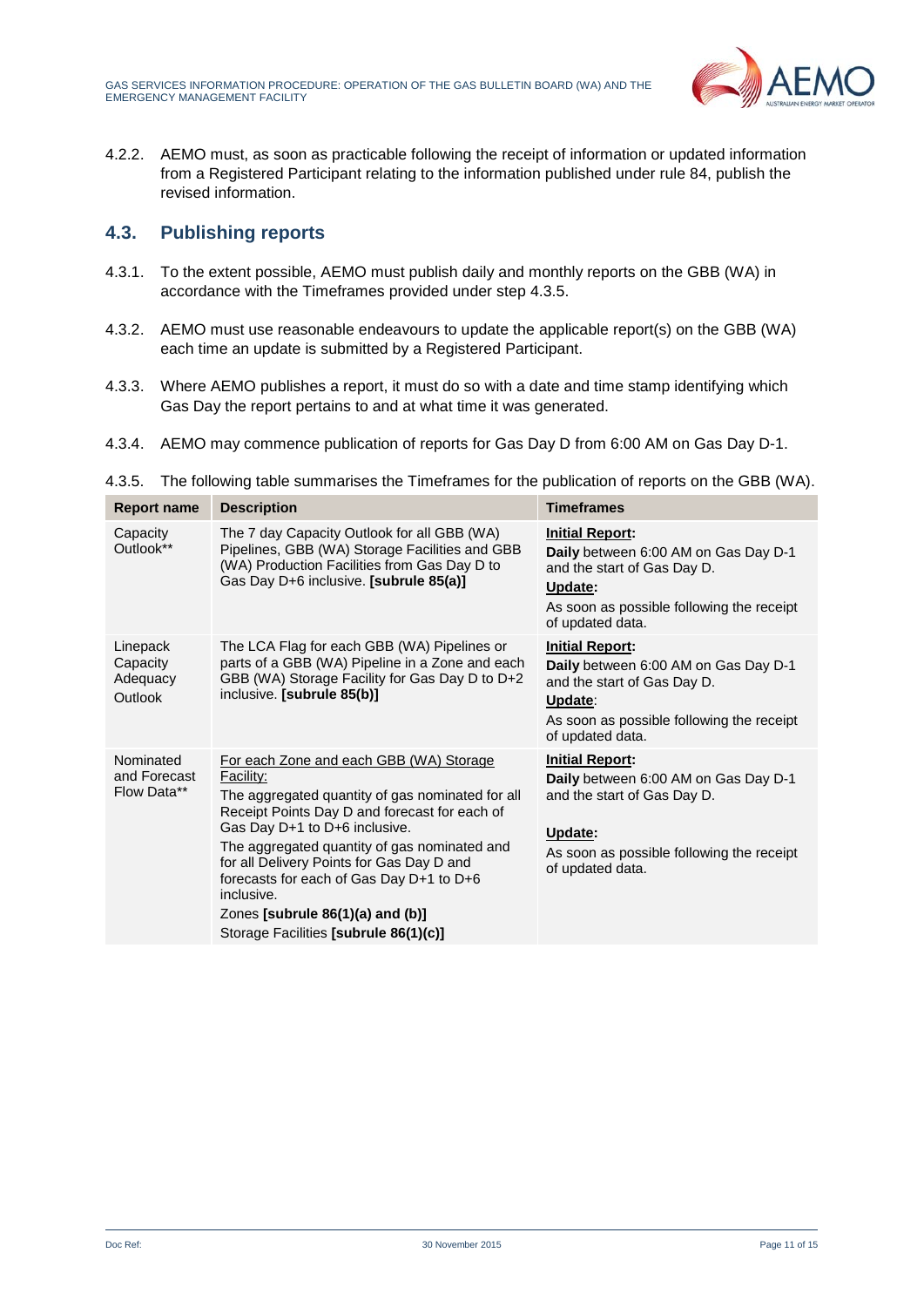

| <b>Report name</b>                       | <b>Description</b>                                                                                                                                                                                                                                                                                                                                                                                                                                                                                                                                                           | <b>Timeframes</b>                                                                                                                                                                 |
|------------------------------------------|------------------------------------------------------------------------------------------------------------------------------------------------------------------------------------------------------------------------------------------------------------------------------------------------------------------------------------------------------------------------------------------------------------------------------------------------------------------------------------------------------------------------------------------------------------------------------|-----------------------------------------------------------------------------------------------------------------------------------------------------------------------------------|
| <b>Actual Flows</b>                      | For each Zone [subrules 87(1)(a) and (b)]<br>The actual flow of gas aggregated for all Receipt<br>Points and aggregated for all Delivery Points for<br>each Gas Day D.<br>For each Gate Station [subrule 87(1)(c)]<br>The aggregated actual flow of gas each Gas Day<br>D.<br>For each GBB (WA) Storage Facility<br>[subrule 87(1)(d)]<br>The actual gas flow into the storage and out of<br>the storage facility for each Gas Day D.<br>For each GBB (WA) Production Facility<br>[subrule 87(1)(e)]<br>The actual gas out of the production facility for<br>each Gas Day D. | Report: Daily between 2:00 PM and<br>6:00 PM on Gas Day D+2.<br>Update:<br>As soon as possible following the receipt<br>of updated data for a GBB (WA)<br>Production Facility.    |
| Daily<br>Consumption<br>by Zone          | Aggregate (by Zone) actual gas consumption of<br>Large User Facilities for each Gas Day D.<br>[subrule 89(1)(a)]<br>Aggregate (by Zone) actual gas quantity injected<br>into the Distribution System (excluding Large<br>User Facilities) for every Zone for each Gas Day<br>D. [subrule 89(1)(b)]<br>Aggregate (by Zone) actual gas consumption<br>excluding Large User Facilities and Distribution<br>System for every Zone for each Gas Day D.<br>[subrule 89(1)(c)]                                                                                                      | Report: Daily between 2:00 PM and 6:00<br>PM on Gas Day D+2.                                                                                                                      |
| Large User<br>Consumption<br>Information | Actual gas consumption for each Large User<br>Facility for every Gas Day D. [subrule 88(3)]<br>Actual gas consumption, aggregated by Zone and<br>Consumption Category for each Gas Day D.<br>[subrule 88(1)]                                                                                                                                                                                                                                                                                                                                                                 | Report: Daily between 2:00 PM and 6:00<br>PM on Gas Day D+7.                                                                                                                      |
| Gas<br>Specification<br>Data             | Gas Specification Data for PIA Pipelines and PIA<br>Production Facilities (and Non-PIA Gas<br>Production Facilities which are obliged to submit<br>Gas Specification Data) for every Gas Day D.<br>[rule 90]                                                                                                                                                                                                                                                                                                                                                                 | Report: Daily between 2:00 PM and 6:00<br>PM on Gas Day D+8.                                                                                                                      |
| Medium Term<br>Capacity<br>Outlook**     | Planned Service Notifications (or maintenance<br>reports) for all upcoming capacity constraints of<br>all Registered Facilities during the next 12<br>calendar months (M to M+11 inclusive). [subrule<br>$85(c)$ ]                                                                                                                                                                                                                                                                                                                                                           | <b>Initial Report:</b><br>Monthly between 6:00 AM and 8:00 AM<br>on the first day of each calendar Month M.<br>Update:<br>As soon as practicable where an update is<br>submitted. |

\*\* The publication of Capacity Outlook, Nominated and Forecast Flows data and Medium Term Capacity Outlook will be affected by the two year transitional arrangements **[Schedule 3]**.

## **4.4. Publishing information on the GBB (WA) Map [rule 91]**

- 4.4.1. AEMO must first publish the information displayed on the GBB (WA) map for Gas Day D between 6:00 AM on Gas Day D-1 and the start of Gas Day D.
- 4.4.2. AEMO must, as soon as practicable following the receipt of updated information that is relevant to the information required to be published on the map for Gas Day D, publish updated information on the GBB (WA) map.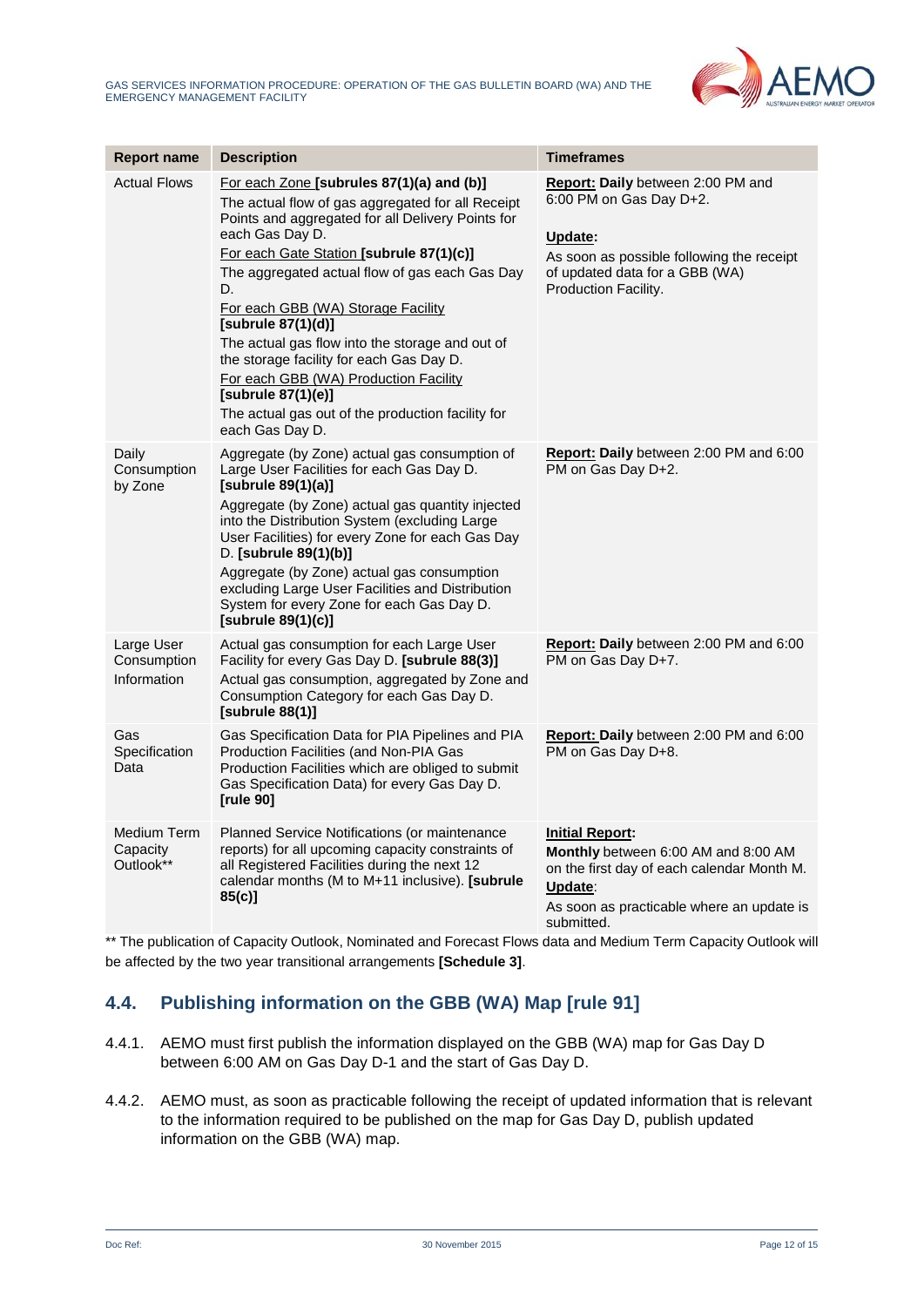

4.4.3. AEMO is no longer required to publish information for Gas Day D after 6:00 AM on that Gas Day, where AEMO has commenced publishing information for the following Gas Day under step 4.4.1.

## **4.5. Publishing data during system outages**

- 4.5.1. Where AEMO is unable to publish information on the GBB (WA) due to a system outage or failure, AEMO must use reasonable endeavours to resolve the outage of failure as soon as practicable.
- 4.5.2. Once a system outage is resolved, AEMO must publish the latest available reports on the GBB (WA).
- 4.5.3. Where AEMO is unable to publish information on the GBB (WA) and AEMO has received data during the period of the outage, AEMO must archive that data and make it available upon request.

## <span id="page-12-0"></span>**CHAPTER 5. DATA ARCHIVING ON THE GAS BULLETIN BOARD (WA)**

## **5.1. Archiving of GBB (WA) Data**

- 5.1.1. AEMO must archive all published data, after the relevant Gas Day has passed.
- <span id="page-12-2"></span>5.1.2. AEMO may, at its discretion, remove and archive reports from the GBB (WA) in case there is an overload on the GBB (WA), but must not remove a report any earlier than two years after the relevant Gas Day.
- 5.1.3. Notwithstanding step [5.1.2,](#page-12-2) on each Gas Day AEMO must archive reports that are updated and replaced by a subsequent report containing updated information for that Gas Day published on the GBB (WA).
- 5.1.4. AEMO must enable a feature on the GBB (WA) to allow the public to download current GBB (WA) reports. AEMO must provide archived reports to any person upon request.

## <span id="page-12-1"></span>**CHAPTER 6. EMERGENCY MANAGEMENT FACILITY OPERATION**

## **6.1. Activation and Deactivation of the EMF**

- 6.1.1. AEMO must establish and maintain the EMF as a part of the GBB (WA). **[subrule 92(1)]**
- 6.1.2. AEMO must activate the EMF as soon as practicable following receipt of an EMF Direction from the Coordinator of Energy (WA). An EMF Direction may be sent in accordance with the communication protocol established between AEMO and the Coordinator of Energy (WA).
- 6.1.3. As soon as practicable following the activation of the EMF, AEMO must display an indicator on the GBB (WA) notifying the public that the EMF has been activated, and publish the notice issued by the Coordinator of Energy (WA). **[rule 81]**
- 6.1.4. As soon as practicable following the deactivation of the EMF Direction, AEMO must remove the EMF indicator published on the GBB (WA).

## **6.2. Access to the EMF**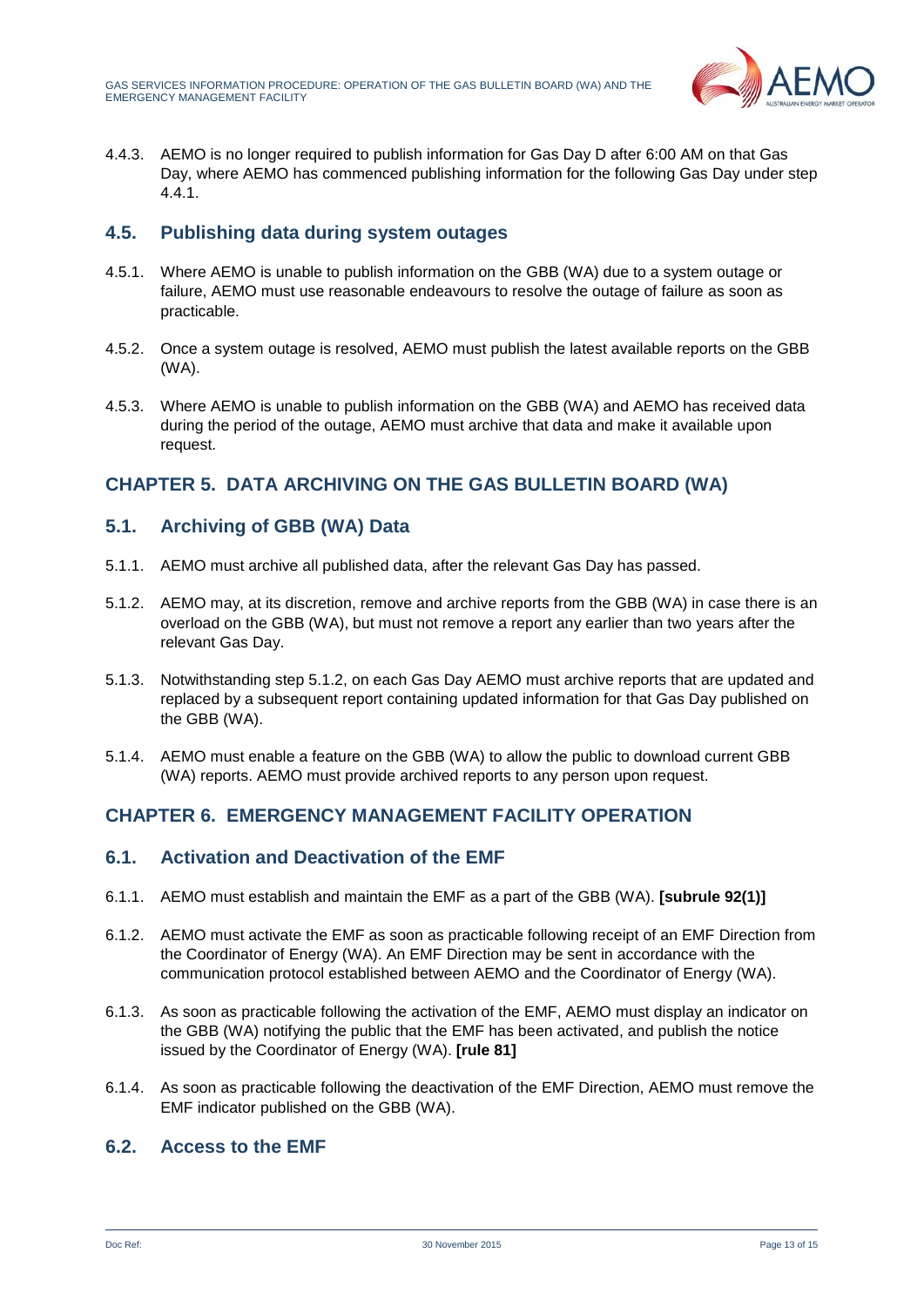

- <span id="page-13-0"></span>6.2.1. Upon activation, the Coordinator of Energy (WA) must direct AEMO to grant access to the EMF to those persons identified in an EMF Direction.
- 6.2.2. AEMO must grant access in accordance with an EMF Direction received under step [6.2.1.](#page-13-0)
- 6.2.3. An EMF Direction may provide for different levels of access to different persons, and AEMO must provide the levels of access specified in the direction.
- 6.2.4. Each time the EMF is activated, AEMO must create a username and password for each person that is to access the EMF. AEMO must notify each person by email of their username and password.
- 6.2.5. At the same time as deactivating the EMF, AEMO must also deactivate the EMF access provided to each person.

## **6.3. Data provision to the EMF**

- 6.3.1. Where a Registered Participant is required to provide EMF Information, it must provide that information as part of the Registration Application.
- 6.3.2. A Registered Facility Operator must update the EMF Information for each GBB (WA) Facility that it operates annually, between 1 January and 31 March.
- 6.3.3. Where the Registered Facility Operator at any time becomes aware of a change to the EMF Information for a GBB (WA) Facility that it operates (other than EMF Information for Large User Facilities), it must update the applicable EMF Information as soon as practicable, where the change is:
	- (a) more than 10% of the relevant component of current EMF Information; and
	- (b) likely to impact on the Facility for more than one year.
- 6.3.4. If a Registered Large User at any time becomes aware of a change to the EMF Information for a Large User Facility that it operates, it must update the applicable information as soon as practicable.
- 6.3.5. A Registered Facility Operator must update the EMF Information for each GBB (WA) Facility that it operates by submitting changes directly to the GBB (WA).

## **6.4. Actions upon EMF Activation – information provision and publication**

- 6.4.1. Gas Market Participants (including, but not limited to Registered Participants) may be asked to submit data in response to an EMF Direction.
- <span id="page-13-1"></span>6.4.2. AEMO must request a Gas Market Participant to provide data where that data is specified in the:
	- (a) GSI Rules, subject to an EMF Direction; or
	- (b) EMF Direction.
- <span id="page-13-2"></span>6.4.3. A Gas Market Participant must provide the information requested under step [6.4.2:](#page-13-1)
	- (a) by the time specified in the request from AEMO, or the GSI Rules, as applicable; and
	- (b) in the form specified by AEMO.